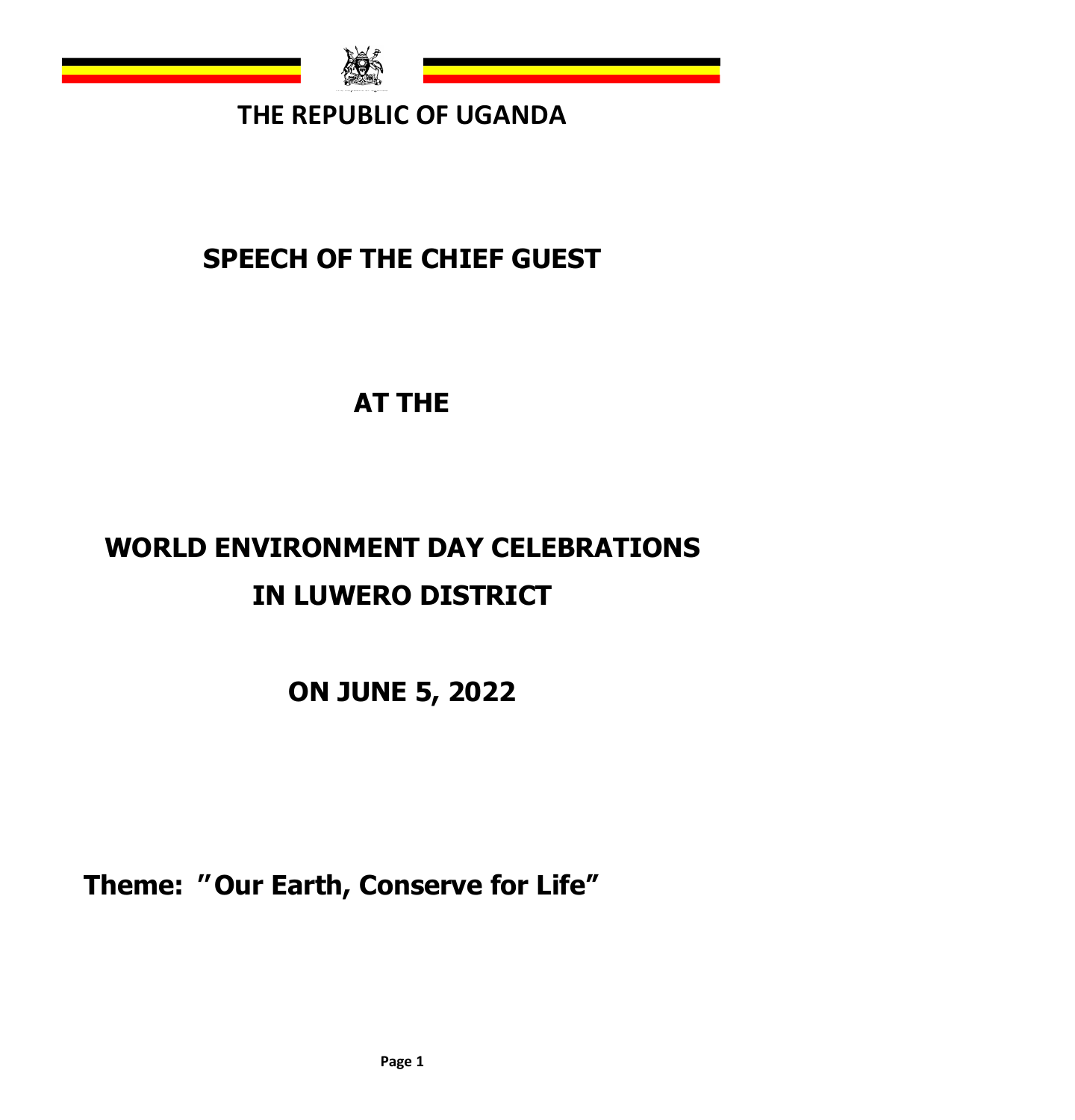

**Hon. Hon Members of Parliament District Leaders RDC, LCV, CAO and all leaders Members of the Diplomatic Corp All Development Partners The Chairman and members of the NEMA Board, The Executive Director and Staff of NEMA, Religious Leaders, Civil Society and Private sector Distinguished Guests, Ladies and Gentlemen.**

It gives me great pleasure to officiate at the World Environment Day Celebrations today the 5<sup>th</sup> of June, 2022. I equally join the hosts and organizers to welcome you all to Luwero District and particularly to this venue, to host the 2022 World Environment Day (WED) celebrations.

This year's national theme for the World Environment Day Celebrations is: **'Our Earth, Conserve for Life'.** This has been derived from the global theme: **"Only One Earth"** Last year we celebrated WED 'scientifically' under very tight conditions brought about by the Covid-19 lockdown. Today, Deleted[jkagoda]: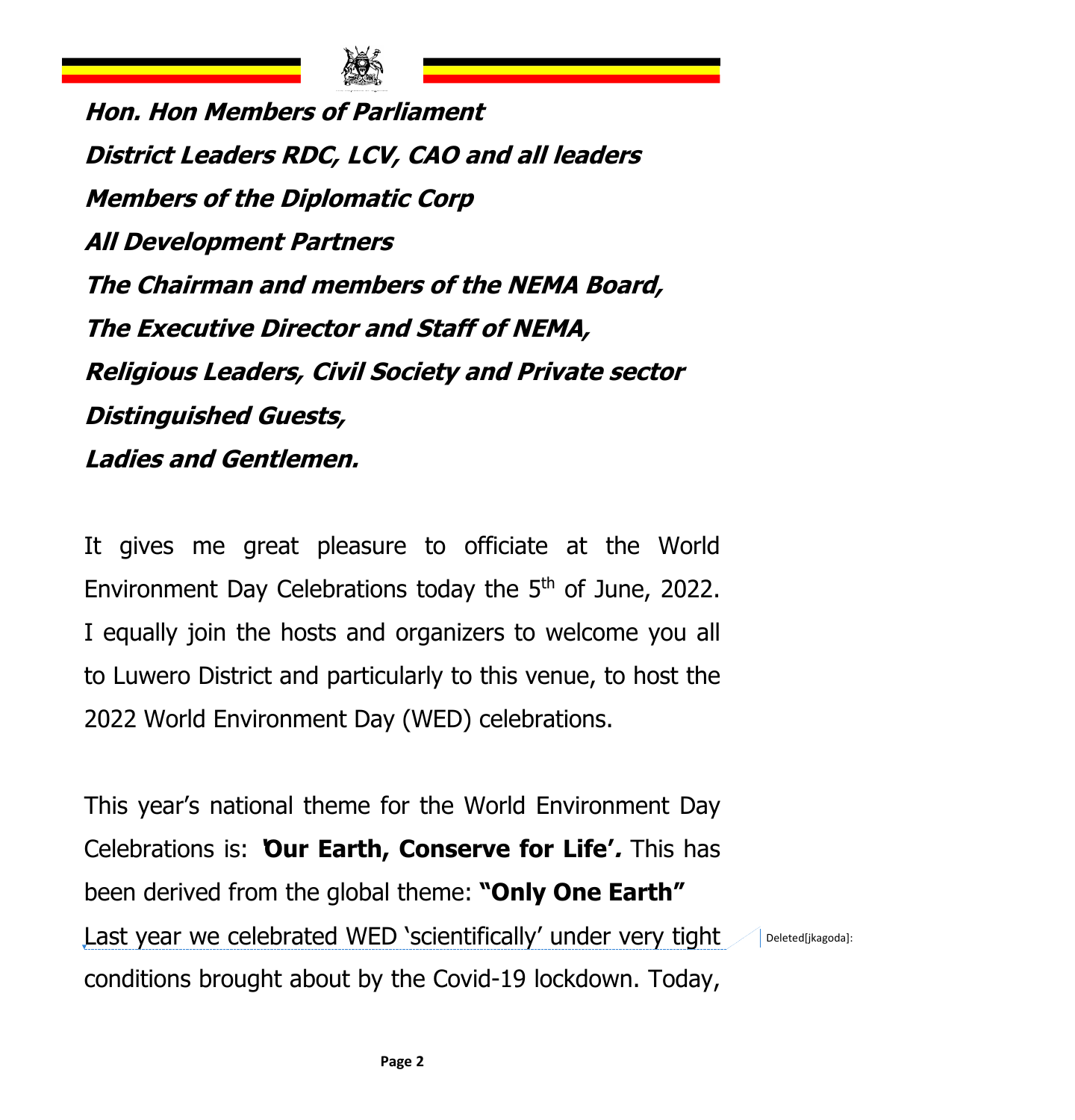

we have moved a step forward and we are celebrating WED 2022 in Luwero District in a semi-scientific way. This does not mean that Covid-19 is no more – the situation still demands us to continue observing the SOPs.

Recently we celebrated the International Biodiversity Day on 22 May 2022 with the theme: "**Building a shared future for all life**". Biodiversity, as most you are aware, provides ecosystem services that sustains all life on earth including human life.

#### **Ladies and Gentlemen**

Uganda's human population is rapidly increasingly putting great pressure on the already fragile ecosystems with insatiable demands adversely impacting water bodies, wetlands, forests, rangelands, hilly and mountainous areas, destructive use of species especially trees in the landscape among other things.

unstainable human activities are degrading the earth, putting our lives and national development programmes at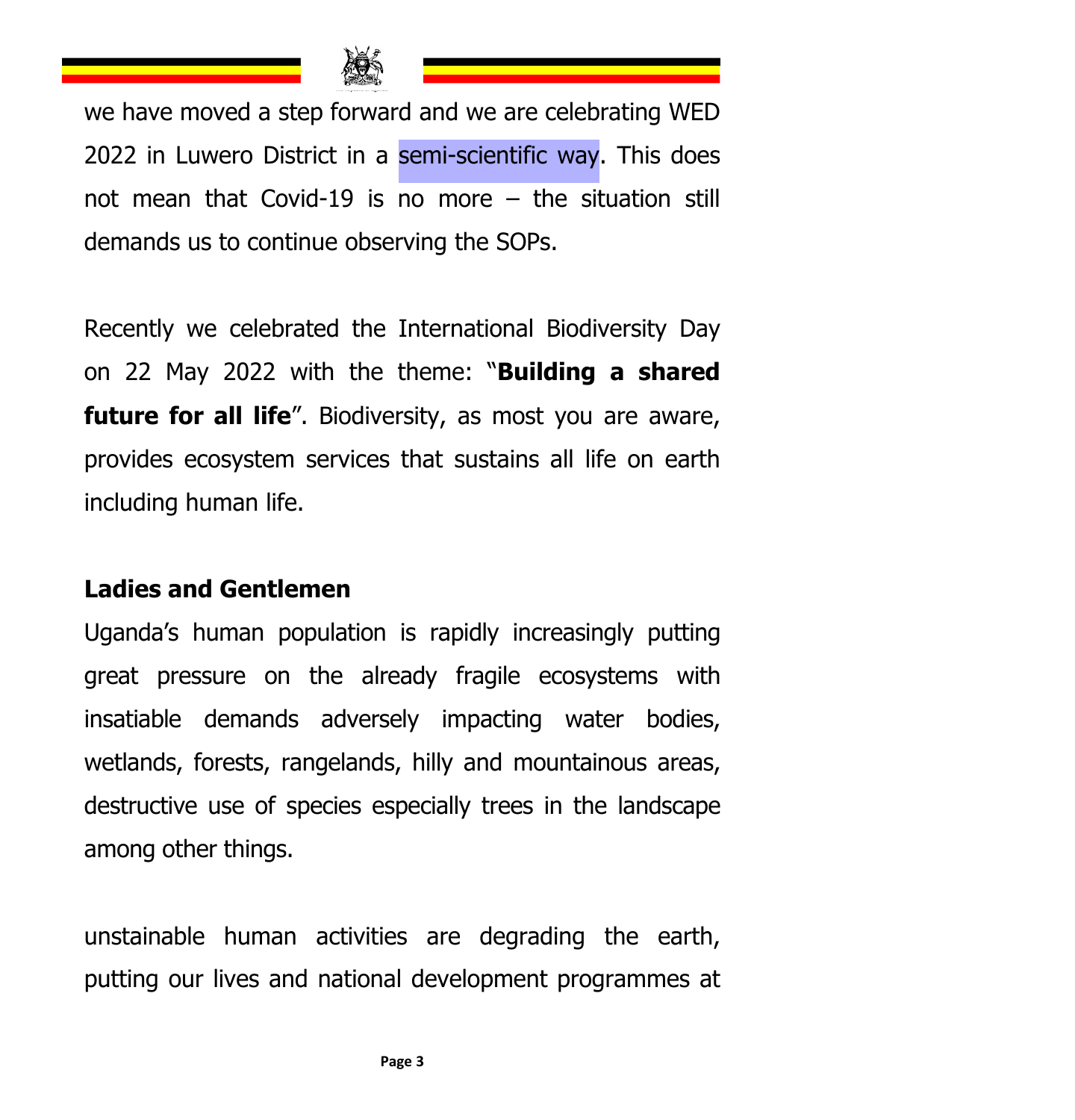

risk including being vulnerable to the adverse impacts of climate change. We need to protect and conserve the earth.

I therefore cannot agree more with our theme, today: **'Our Earth, Conserve for Life'.** It is in line with the shared responsibility and I encourage us to take it up and act accordingly. What is critical to note is that protecting, caring and conserving the environment is a duty of all Ugandans.

Government has put in place measures to enable all citizens to actively participate in caring and conserving the environment. These includes an enabling policy, legal and institutional framework; and the development of the Ten Year Action Plan for Restoration of Environment and Natural Resources 2021-2031.

My Ministry together with NEMA, NFA, UNMA and NWSC has embarked on restoring degraded ecosystems and protecting fragile ecosystems like forests, wetlands, rangelands, hilly and mountainous as well as protection of endangered species outside protected areas.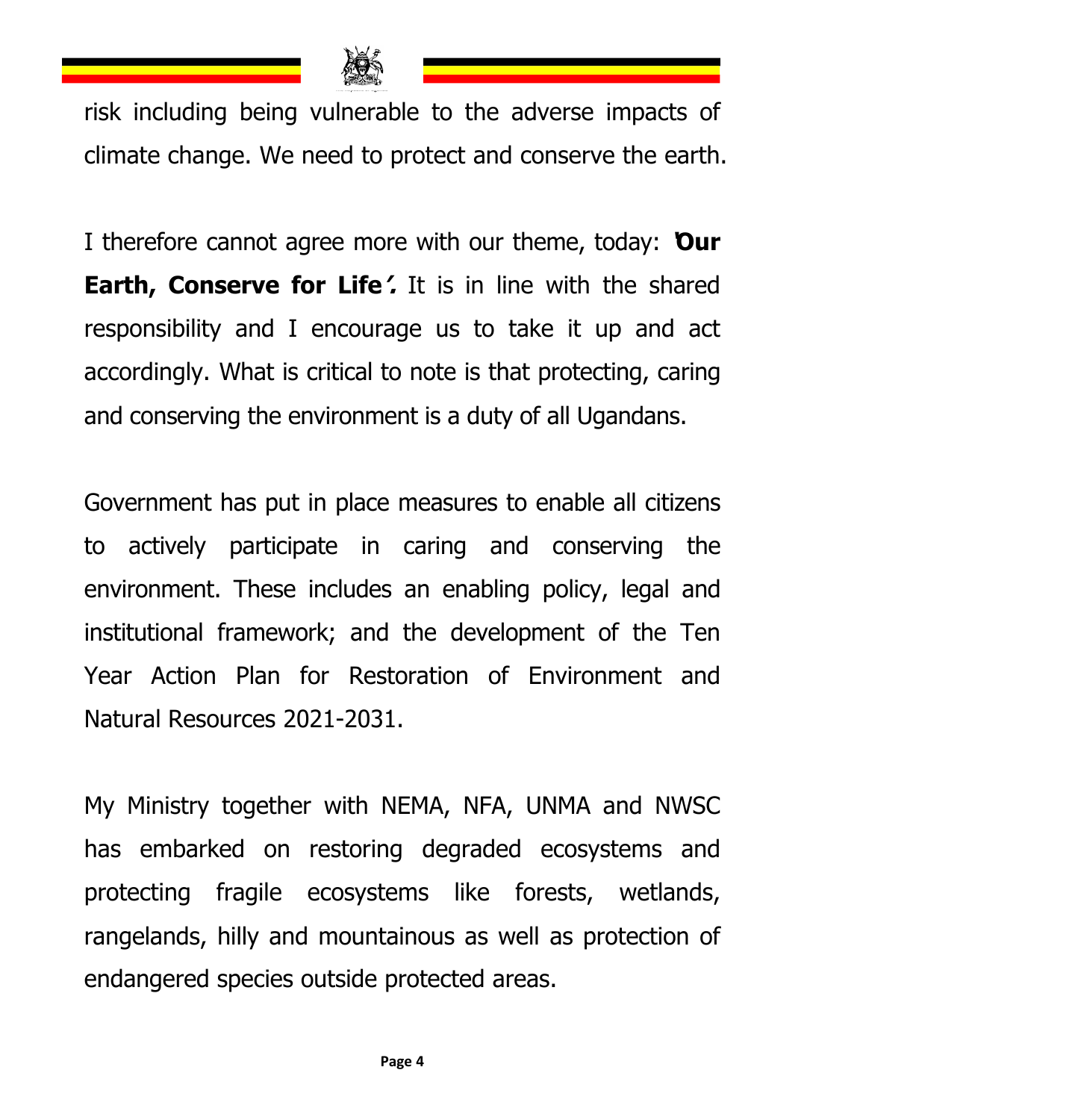

Restoration of degraded ecosystems is not only for purposes of enhancing functionality of these ecosystems, but is also a strong pre-requisite for Uganda's sustainable growth and development, creation of green jobs and livelihood improvement.

There is need integrate conservation in the farming systems including soil and water conservation practices; sustainable land management, use of appropriate technology and infrastructure to cope with emerging catastrophes like the recent floods and landslides in Kasese and in Bududa districts.

The NRM Government is committed to protecting the environment, and with the full support and engagement by citizens in their different communities, all challenges shall be overcome. Success in this endeavour is not a one sector, one institution affair. All of us have to work together. Deleted[jkagoda]: g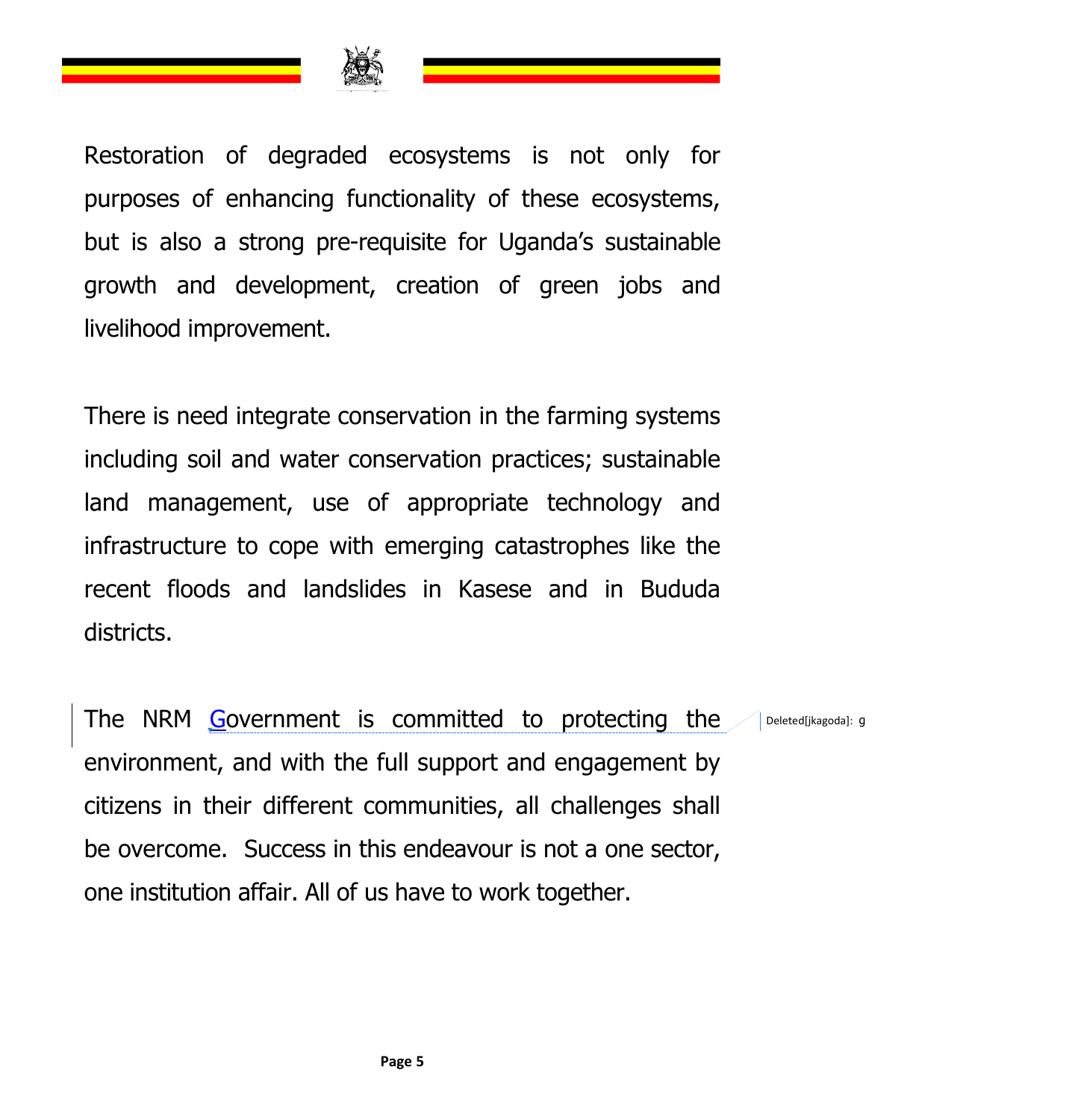

**Ladies and Gentlemen,** the environment must be protected and sustainably used for it to continue meeting our needs and delivering services to all humanity.

We, therefore, call on all Ugandans to become environmentally literate stewards and always duty-bound to sustainably use the environment and the biological resources therein; and building a shared future for all life.

For a better and sustainable life, let us conserve, conserve, and keep conserving our earth. Our Earth is worth conserving.

The global community, under the able leadership of Uganda and Canada, is developing a post 2020 global biodiversity framework that will provide a basis for increasing investment in biodiversity conservation; and to galvanize global action to reduce biodiversity loss.

**Ladies and Gentlemen,** I would like to end by thanking the Luwero District Local Government, and particularly the Formatted[jkagoda]: Font: Bold, Italic